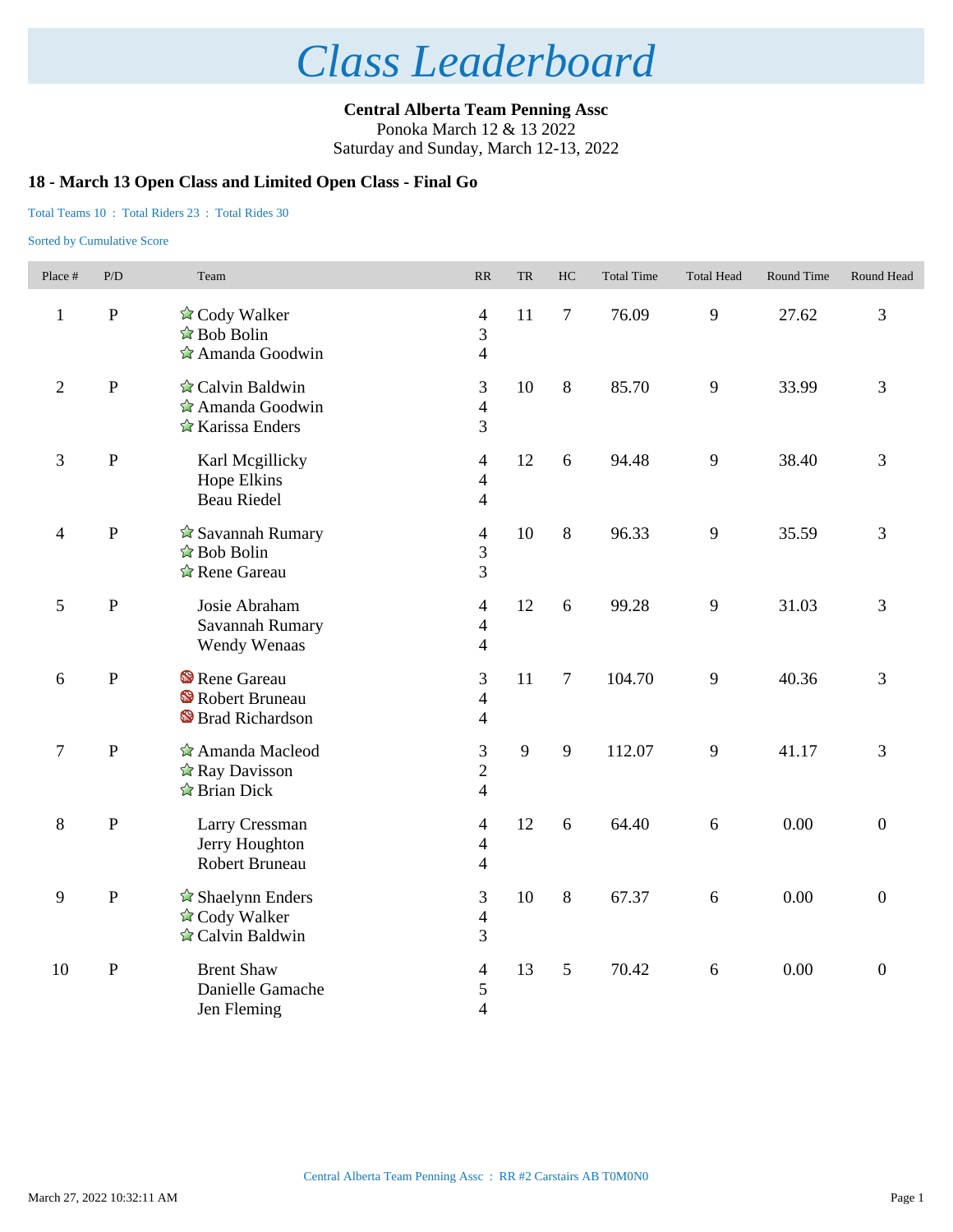**Central Alberta Team Penning Assc** Ponoka March 12 & 13 2022 Saturday and Sunday, March 12-13, 2022

## **10 - March 13 10 Class With 8 Incentive - Final Go**

#### Total Teams 10 : Total Riders 27 : Total Rides 30

| Place #        | P/D          | Team                                                                                                  | RR                                                 | <b>TR</b> | <b>Total Time</b> | <b>Total Head</b> | Round Time | Round Head       |
|----------------|--------------|-------------------------------------------------------------------------------------------------------|----------------------------------------------------|-----------|-------------------|-------------------|------------|------------------|
| $\mathbf{1}$   | $\, {\bf P}$ | Gord Marsh<br>Doris Broderick<br>Danielle Gamache                                                     | 3<br>$\overline{2}$<br>5                           | 10        | 94.49             | 9                 | 35.60      | 3                |
| $\overline{2}$ | $\mathbf{P}$ | Arlene Bruneau<br>Robert Bruneau<br>$\triangle$ Reese Treliving                                       | 3<br>$\overline{4}$<br>$\mathbf{1}$                | 8         | 99.68             | 9                 | 29.39      | 3                |
| $\mathfrak{Z}$ | ${\bf P}$    | $\triangle$ Serenity Enders<br>$\hat{\mathbb{Z}}$ Hope Enders-williams<br>$\triangle$ Shaelynn Enders | $\mathbf{2}$<br>3<br>3                             | $8\,$     | 100.23            | 9                 | 34.88      | 3                |
| $\overline{4}$ | ${\bf P}$    | Amanda Goodwin<br><b>Meghan Bundus</b><br><b>Beau Riedel</b>                                          | $\overline{4}$<br>$\overline{2}$<br>$\overline{4}$ | 10        | 103.96            | 9                 | 31.48      | 3                |
| $\mathfrak{S}$ | ${\bf P}$    | Mac Wade<br>Arlene Bruneau<br>Chris Powell                                                            | $\overline{\mathcal{A}}$<br>3<br>$\overline{c}$    | 9         | 113.31            | 9                 | 45.46      | 3                |
| 6              | ${\bf P}$    | ☆ Shelby Powell<br>$\triangle$ Dee Mcmullan<br>$\triangle$ Carrie Simpson                             | $\mathfrak{Z}$<br>3<br>$\mathbf{2}$                | 8         | 116.25            | 9                 | 47.26      | 3                |
| $\tau$         | ${\bf P}$    | <b>Brittany Braun</b><br>Chuck Mcneil<br>Kurt Robson                                                  | $\sqrt{2}$<br>3<br>$\overline{4}$                  | 9         | 117.90            | 9                 | 51.19      | 3                |
| $8\,$          | ${\bf P}$    | Len Gamache<br><b>Brent Shaw</b><br>Danielle Gamache                                                  | $\mathbf{1}$<br>$\overline{4}$<br>5                | 10        | 126.93            | 9                 | 57.38      | 3                |
| 9              | ${\bf P}$    | Pat Bolin<br>Daren Schwieger<br>Shawn Schultz                                                         | $\mathfrak{S}$<br>3<br>$\overline{2}$              | 10        | 114.47            | $\tau$            | 46.94      | $\mathbf{1}$     |
| 10             | ${\bf P}$    | <b>Bob Dennis</b><br><b>Beau Riedel</b><br>Jaycee Spangler                                            | $\mathbf{1}$<br>4<br>$\overline{4}$                | 9         | 73.73             | $\sqrt{6}$        | 0.00       | $\boldsymbol{0}$ |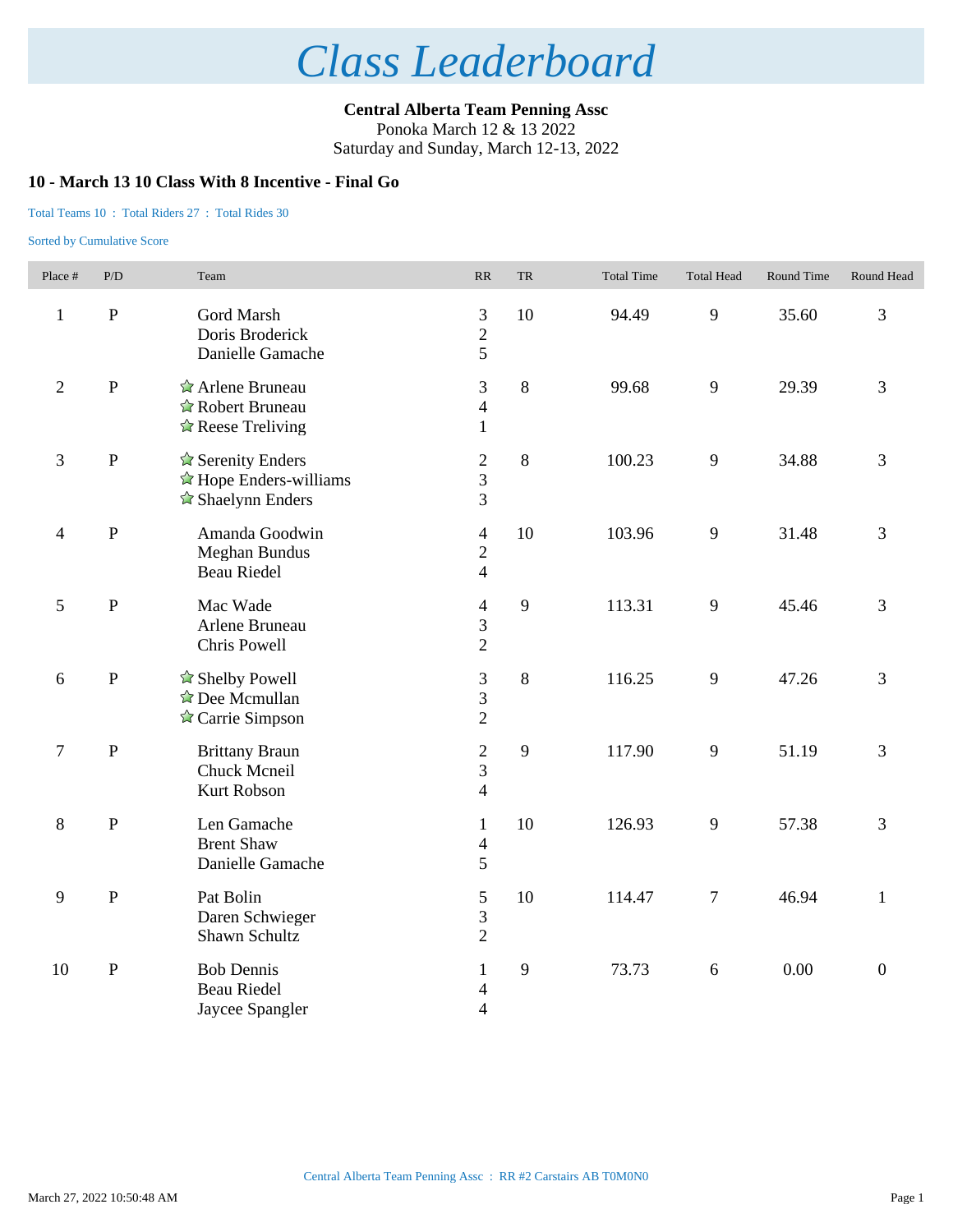**Central Alberta Team Penning Assc** Ponoka March 12 & 13 2022 Saturday and Sunday, March 12-13, 2022

## **7 - March 13 7 Class - Final Go**

### Total Teams 10 : Total Riders 24 : Total Rides 30

| Place #        | P/D         | Team                                                              | $\ensuremath{\mathsf{RR}}\xspace$                    | <b>TR</b>      | <b>Total Time</b> | <b>Total Head</b> | Round Time | Round Head |
|----------------|-------------|-------------------------------------------------------------------|------------------------------------------------------|----------------|-------------------|-------------------|------------|------------|
| $\mathbf{1}$   | ${\bf P}$   | <b>Brian Cardinal</b><br>Kevin Mcgillicky<br><b>Bruce Wade</b>    | 3<br>$\overline{2}$<br>$\overline{2}$                | $\overline{7}$ | 104.16            | 9                 | 32.79      | 3          |
| $\sqrt{2}$     | $\mathbf P$ | <b>Sharon Schwieger</b><br>Ray Davisson<br>Daren Schwieger        | $\boldsymbol{2}$<br>$\overline{2}$<br>$\overline{3}$ | $\overline{7}$ | 108.18            | $\mathbf{9}$      | 43.53      | 3          |
| $\mathfrak{Z}$ | ${\bf P}$   | <b>Bruce Wade</b><br>Mila Powell<br>Mac Wade                      | $\overline{2}$<br>$\mathbf{1}$<br>$\overline{4}$     | $\overline{7}$ | 114.22            | 9                 | 36.88      | 3          |
| $\overline{4}$ | $\mathbf P$ | Chris Powell<br>Jessica Tyrrell<br><b>Heather Stairs</b>          | $\sqrt{2}$<br>$\overline{2}$<br>3                    | $\overline{7}$ | 116.67            | 9                 | 41.41      | 3          |
| 5              | ${\bf P}$   | Dannielle Fenske<br>Kayla Cardinal<br>Jessa Olson                 | 3<br>$\overline{c}$<br>$\overline{2}$                | $\overline{7}$ | 118.16            | $\mathbf{9}$      | 44.57      | 3          |
| 6              | $\mathbf P$ | <b>Heather Stairs</b><br><b>Mason Cockx</b><br>Shawn Schultz      | 3<br>$\overline{2}$<br>$\overline{2}$                | $\overline{7}$ | 118.58            | 9                 | 47.07      | 3          |
| $\tau$         | ${\bf P}$   | <b>Brittany Braun</b><br>Dee Mcmullan<br>Luke Simpson             | $\overline{2}$<br>$\mathfrak{Z}$<br>$\overline{2}$   | $\overline{7}$ | 119.12            | $\overline{9}$    | 42.22      | 3          |
| $8\,$          | ${\bf P}$   | Anne Davisson<br><b>Brittany Braun</b><br><b>Sharon Schwieger</b> | $\mathbf{1}$<br>$\overline{2}$<br>$\overline{2}$     | 5              | 130.13            | 9                 | 56.54      | 3          |
| 9              | $\mathbf P$ | <b>Sharon Schwieger</b><br>Dale Lattery<br>Chuck Mcneil           | $\overline{c}$<br>$\overline{2}$<br>$\overline{3}$   | $\overline{7}$ | 134.66            | $\mathbf{9}$      | 54.71      | 3          |
| 10             | ${\bf P}$   | Dale Lattery<br><b>Bev Mailer</b><br><b>Beckie Nickerson</b>      | $\overline{c}$<br>$\frac{3}{2}$                      | $\overline{7}$ | 135.09            | 9                 | 56.59      | 3          |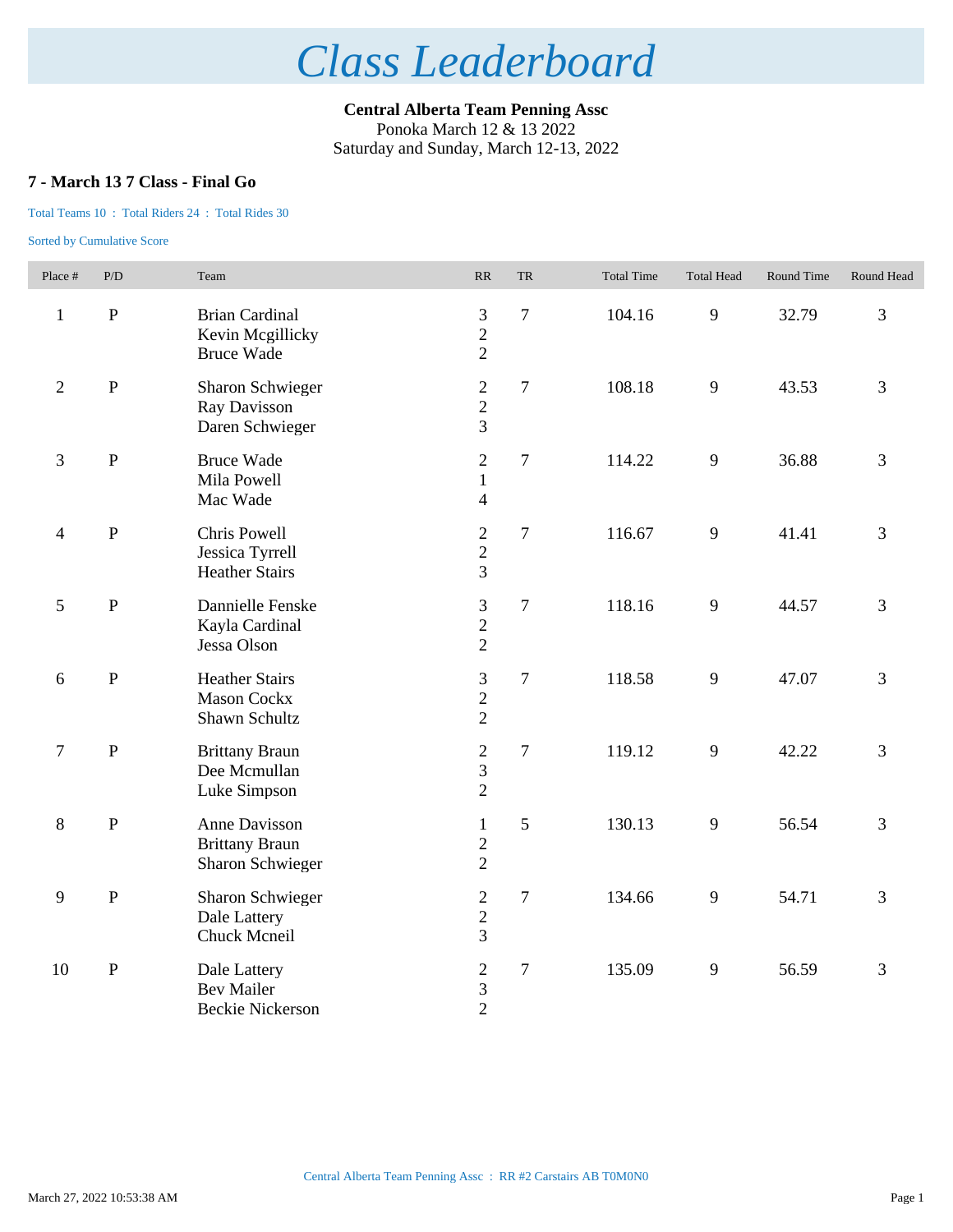**Central Alberta Team Penning Assc** Ponoka March 12 & 13 2022 Saturday and Sunday, March 12-13, 2022

## **5 - March 13 5 Class - Final Go**

### Total Teams 9 : Total Riders 23 : Total Rides 27

| Place #                  | P/D          | Team                                                                       | RR                                               | <b>TR</b> | <b>Total Time</b> | <b>Total Head</b> | Round Time | Round Head       |
|--------------------------|--------------|----------------------------------------------------------------------------|--------------------------------------------------|-----------|-------------------|-------------------|------------|------------------|
| $\mathbf{1}$             | $\, {\bf P}$ | <b>Serenity Enders</b><br>Reese Treliving<br><b>Lucas Garrett</b>          | $\overline{c}$<br>$\mathbf{1}$<br>$\overline{2}$ | 5         | 120.11            | $\mathbf{9}$      | 46.75      | 3                |
| $\overline{2}$           | $\, {\bf P}$ | Curtis Pederson<br>Jessica Tyrrell<br>Terry Gallais                        | $\mathbf{1}$<br>$\overline{c}$<br>$\overline{2}$ | 5         | 127.48            | $\mathbf{9}$      | 43.50      | 3                |
| 3                        | $\, {\bf P}$ | <b>Mason Cockx</b><br>Shawn Schultz<br>Doran Shultz                        | $\frac{2}{2}$<br>$\mathbf{1}$                    | 5         | 134.50            | 9                 | 62.53      | 3                |
| $\overline{\mathcal{A}}$ | $\, {\bf P}$ | Anne Davisson<br>Carrie Simpson<br>Chris Powell                            | $\mathbf{1}$<br>$\frac{2}{2}$                    | 5         | 135.57            | 9                 | 44.83      | 3                |
| $\sqrt{5}$               | $\, {\bf P}$ | <b>Shanon Hines</b><br>Ray Davisson<br>Anne Davisson                       | $\mathbf{2}$<br>$\overline{c}$<br>$\mathbf{1}$   | 5         | 138.65            | 9                 | 47.16      | 3                |
| 6                        | $\, {\bf P}$ | <b>Shaelynn Enders</b><br><b>Tom Williams</b><br><b>Madison Tessemaker</b> | $\mathfrak{Z}$<br>$\mathbf{1}$<br>$\mathbf{1}$   | 5         | 160.86            | 9                 | 65.57      | 3                |
| $\tau$                   | $\, {\bf P}$ | Doran Shultz<br><b>Beckie Nickerson</b><br>Emma Shultz                     | $\mathbf{1}$<br>$\overline{c}$<br>$\overline{2}$ | 5         | 161.36            | $\tau$            | 60.48      | $\mathbf{1}$     |
| $\,8\,$                  | $\, {\bf P}$ | <b>Beckie Nickerson</b><br><b>Bob Dennis</b><br>Shawn Schultz              | $\mathbf{2}$<br>$\mathbf{1}$<br>$\overline{2}$   | 5         | 176.28            | $\boldsymbol{7}$  | 53.68      | $\overline{2}$   |
| $\mathbf{9}$             | $\, {\bf P}$ | Kayley Kearney<br>Sandra Frampton<br>Joyce Enders                          | $\mathbf{1}$<br>$\frac{2}{2}$                    | 5         | 113.13            | 6                 | 0.00       | $\boldsymbol{0}$ |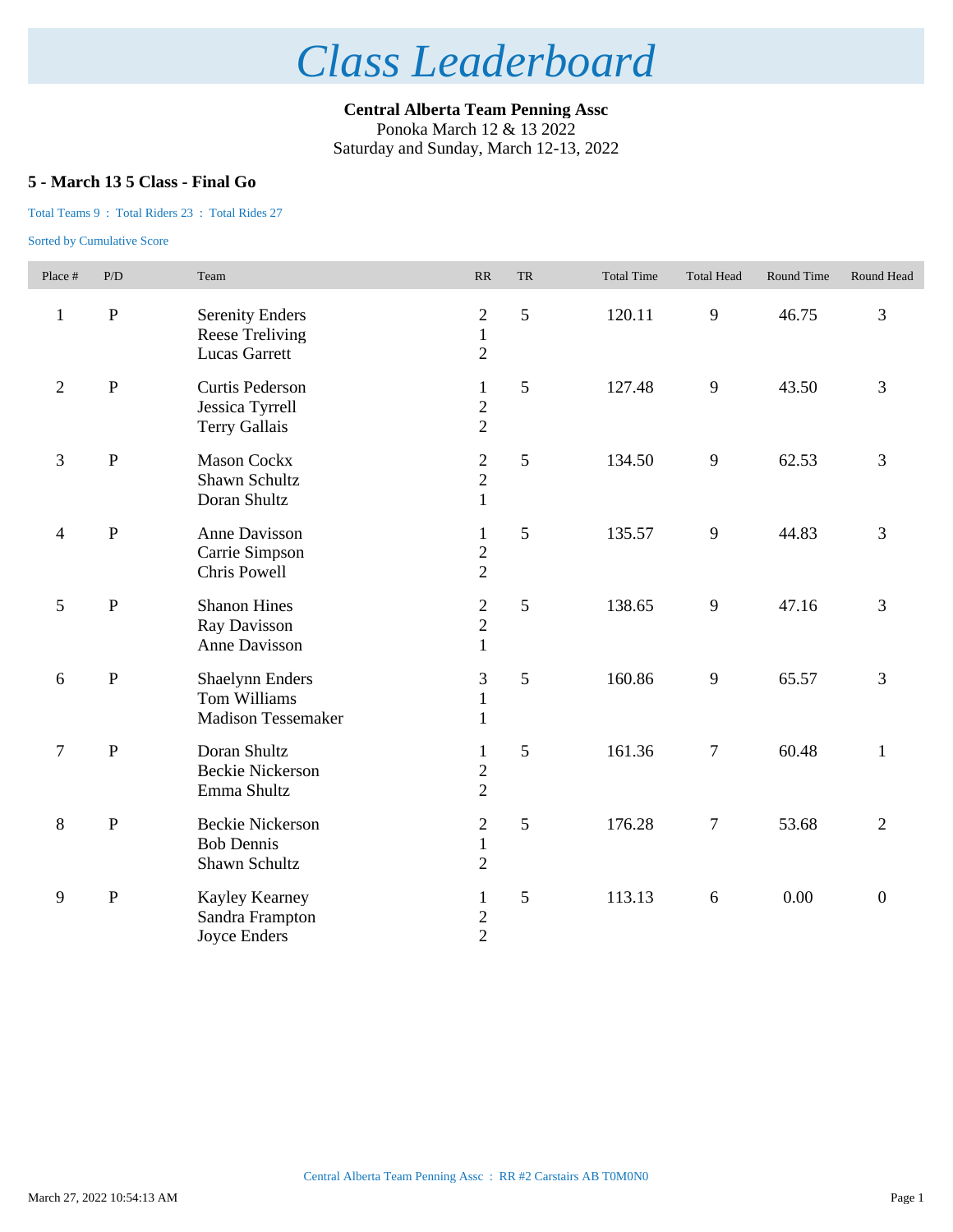**Central Alberta Team Penning Assc** Ponoka March 12 & 13 2022 Saturday and Sunday, March 12-13, 2022

## **11 - March 13 3 Plus Class - Final Go**

### Total Teams 16 : Total Riders 28 : Total Rides 48

| Place #        | P/D          | Team                                                           | $\ensuremath{\mathsf{RR}}\xspace$                    | TR             | <b>Total Time</b> | <b>Total Head</b> | Round Time | Round Head       |
|----------------|--------------|----------------------------------------------------------------|------------------------------------------------------|----------------|-------------------|-------------------|------------|------------------|
| $\mathbf{1}$   | ${\bf P}$    | Nick Ireland<br>Jessica Tyrrell<br>Jaycee Spangler             | $\mathbf{1}$<br>$\overline{c}$<br>$\overline{4}$     | $\tau$         | 103.60            | $6\,$             | 55.01      | 3                |
| $\overline{2}$ | $\, {\bf P}$ | Darlene "dar" Rumbolt<br><b>Serenity Enders</b><br>Kurt Robson | $\boldsymbol{2}$<br>$\overline{2}$<br>$\overline{4}$ | $\,8\,$        | 110.06            | 5                 | 55.85      | $\overline{2}$   |
| 3              | $\, {\bf P}$ | Julia Vallance<br><b>Madison Tessemaker</b><br>Kim Shuck       | $\mathbf{1}$<br>$\mathbf{1}$<br>$\overline{3}$       | 5              | 125.07            | $\mathfrak{S}$    | 69.72      | 3                |
| $\overline{4}$ | ${\bf P}$    | Sondra Middleton<br>Jenna Muzzo<br>Denise Greanya              | $\mathbf{1}$<br>$\,1$<br>3                           | 5              | 140.05            | $\mathfrak{S}$    | 65.58      | 3                |
| 5              | ${\bf P}$    | Helen Tyrell<br><b>Terry Gallais</b><br><b>Robert Bruneau</b>  | $\mathbf{1}$<br>$\overline{c}$<br>$\overline{4}$     | $\tau$         | 105.56            | $\overline{4}$    | 40.31      | 3                |
| $6\,$          | ${\bf P}$    | Denise Greanya<br><b>Lucas Garrett</b><br>Curtis Pederson      | 3<br>$\overline{c}$<br>$\mathbf{1}$                  | 6              | 116.96            | $\mathfrak{Z}$    | 41.96      | 3                |
| $\tau$         | $\, {\bf P}$ | Curtis Pederson<br><b>Terry Gallais</b><br>Pat Bolin           | $\mathbf{1}$<br>$rac{2}{5}$                          | $\,8\,$        | 130.32            | $\mathfrak{Z}$    | 55.32      | 3                |
| $8\,$          | ${\bf P}$    | Joyce Enders<br>Nick Ireland<br>Cody Walker                    | $\overline{c}$<br>$\mathbf{1}$<br>$\overline{4}$     | $\overline{7}$ | 134.14            | $\mathfrak{Z}$    | 59.14      | 3                |
| $\overline{9}$ | ${\bf P}$    | Gord Marsh<br>Jessica Tyrrell<br>Julia Vallance                | $\mathfrak{Z}$<br>$\sqrt{2}$<br>$\mathbf{1}$         | 6              | 140.10            | $\mathfrak{Z}$    | 65.10      | 3                |
| $10\,$         | ${\bf P}$    | Madison Tessemaker<br><b>Joyce Enders</b><br>Pat Bolin         | $\mathbf{1}$<br>$\overline{c}$<br>5                  | $\,8\,$        | 44.32             | 3                 | $0.00\,$   | $\boldsymbol{0}$ |
| 11             | ${\bf P}$    | Kay-cee Gallay<br>Lucas Garrett<br>Robert Bruneau              | 1<br>$\sqrt{2}$<br>$\overline{\mathbf{4}}$           | $\tau$         | 48.90             | $\mathfrak{Z}$    | $0.00\,$   | $\boldsymbol{0}$ |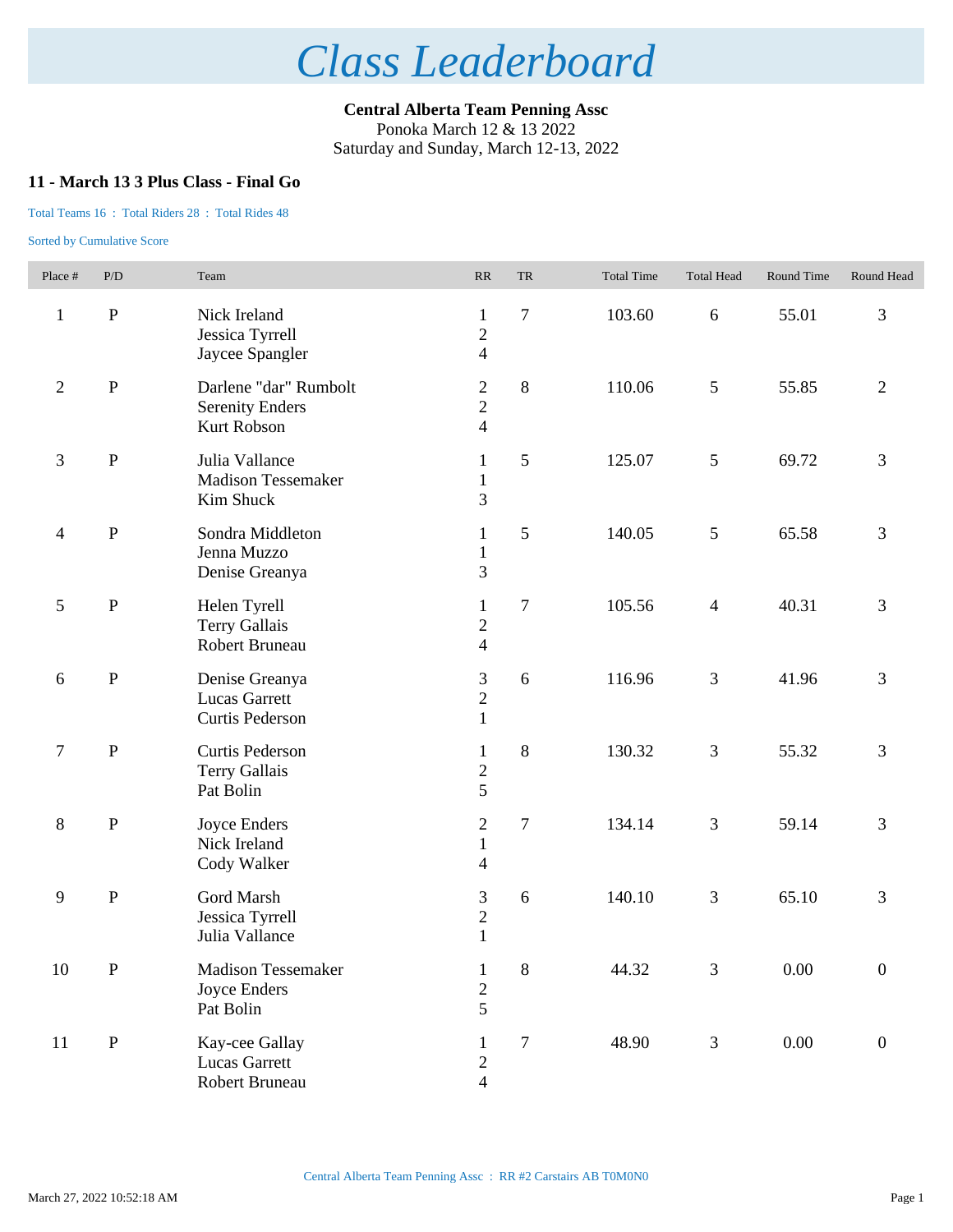## **11 - March 13 3 Plus Class - Final Go**

Total Teams 16 : Total Riders 28 : Total Rides 48

| Place # | P/D       | Team                                                              | RR                                | <b>TR</b> | <b>Total Time</b> | <b>Total Head</b> | Round Time | Round Head       |
|---------|-----------|-------------------------------------------------------------------|-----------------------------------|-----------|-------------------|-------------------|------------|------------------|
| 12      | ${\bf P}$ | Maddy Vallance<br>Jen Zieglansberger<br>Paige Cardinal            | $\mathbf{I}$<br>$\mathbf{I}$<br>3 | 5         | 53.13             | 3                 | 0.00       | $\boldsymbol{0}$ |
| 13      | ${\bf P}$ | Helen Tyrell<br>Kay-cee Gallay<br>Daren Schwieger                 | 1<br>$\mathbf{I}$<br>3            | 5         | 62.43             | 3                 | 0.00       | $\boldsymbol{0}$ |
| 14      | ${\bf P}$ | <b>Madison Banks</b><br>Jenna Muzzo<br><b>Brian Dick</b>          | $\mathbf{I}$<br>Τ.<br>4           | 6         | 65.48             | 1                 | 0.00       | $\boldsymbol{0}$ |
| 15      | ${\bf P}$ | Sondra Middleton<br><b>Maddy Vallance</b><br>Jaycee Spangler      | Τ.<br>4                           | 6         | 75.00             | $\boldsymbol{0}$  | 0.00       | $\boldsymbol{0}$ |
| 15      | ${\bf P}$ | Jen Zieglansberger<br><b>Serenity Enders</b><br><b>Brian Dick</b> | Τ.<br>$\overline{c}$<br>4         | 7         | 75.00             | $\boldsymbol{0}$  | 0.00       | $\boldsymbol{0}$ |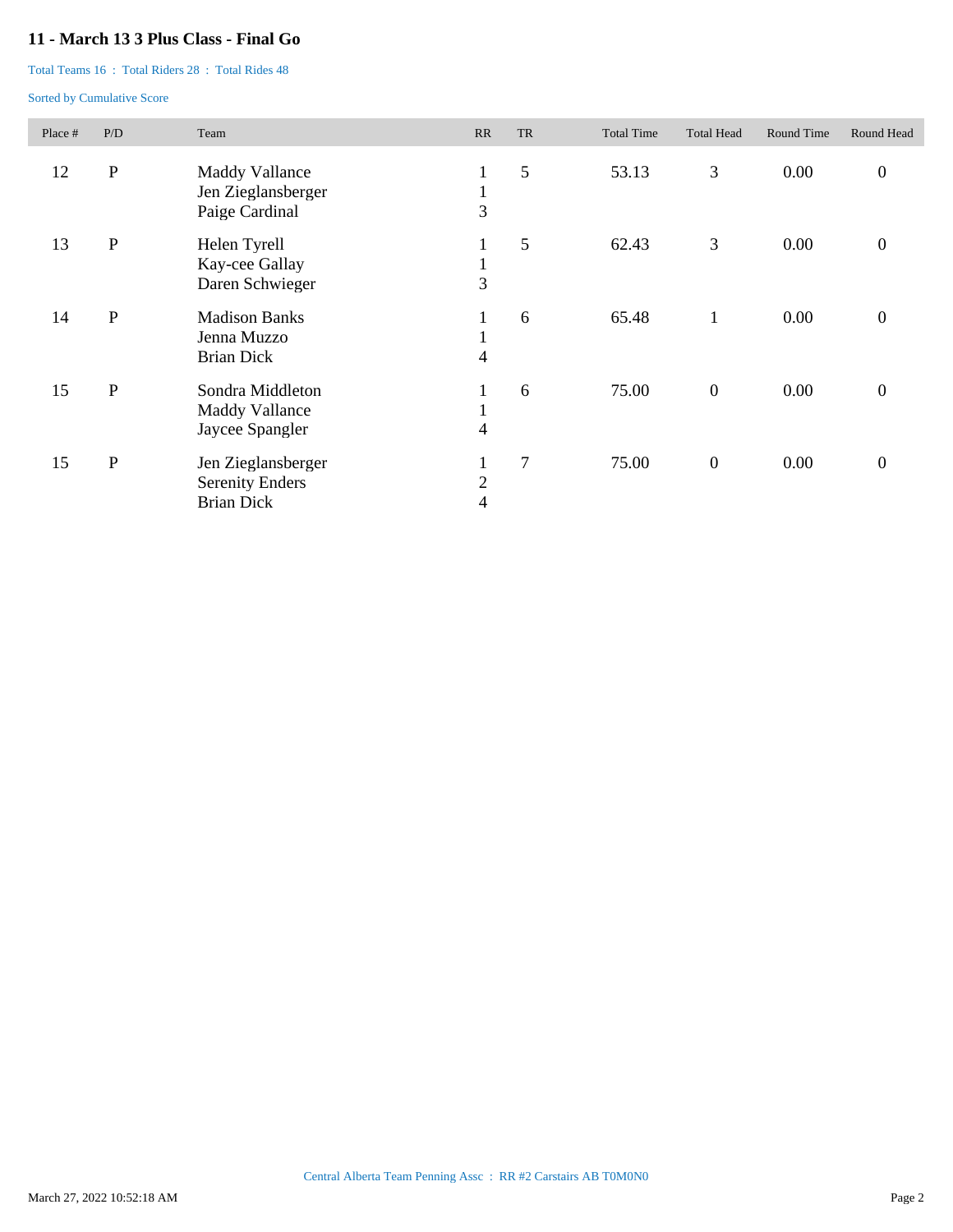**Central Alberta Team Penning Assc** Ponoka March 12 & 13 2022

Saturday and Sunday, March 12-13, 2022

## **20 - March 13 Junior Youth Class - Final Go**

### Total Teams 3 : Total Riders 6 : Total Rides 9

| Place #        | P/D | Team                                                       | <b>RR</b>      | <b>TR</b> | <b>Total Time</b> | <b>Total Head</b> | Round Time | Round Head       |
|----------------|-----|------------------------------------------------------------|----------------|-----------|-------------------|-------------------|------------|------------------|
|                | P   | Clark Vallance<br>Bailee O'rourke<br>Cody Walker           | 4              | 6         | 126.86            | 2                 | 51.86      | 2                |
| $\overline{2}$ | P   | Bailee O'rourke<br><b>Maddy Vallance</b><br>Amanda Goodwin | 4              | 6         | 127.27            | 2                 | 59.11      |                  |
| 3              | P   | Josie Abraham<br>Maddy Vallance<br>Clark Vallance          | $\overline{4}$ | 6         | 142.28            |                   | 75.00      | $\boldsymbol{0}$ |